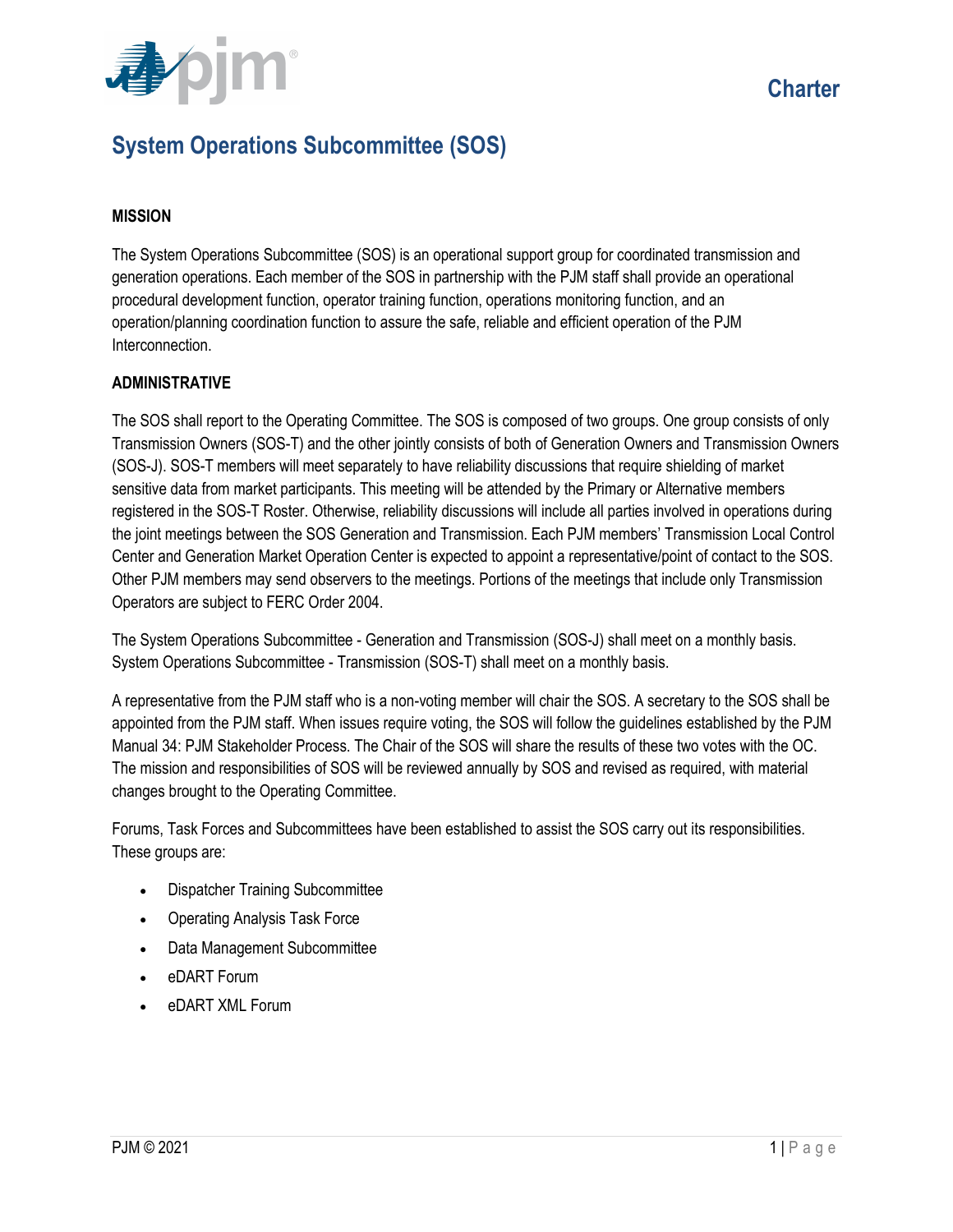



## **RESPONSIBILITIES**

- 1. (Joint) Ensure the implementation of all system reliability functions.
- 2. (Joint) Participate and conduct operational conference calls as needed to help prepare and coordinate response to emergency conditions.
- 3. (Joint) Recommend revisions to the PJM operating principles, practices, and procedures to assure the safe, reliable and efficient operation of PJM. In particular, the SOS is responsible for implementation of the Emergency Procedures, System Restoration Procedures, and Communications Procedures.
- 4. (Joint) Partner closely with PJM on matters affecting system operations.
- 5. (Joint) Review ongoing operations of communication infrastructure and work on issues which may have an impact on present and future system operations.
- 6. (Joint) Partner closely with the work of the Planning Committee and its subgroups on those issues which have impact or provide needed input on system operations.
- 7. (Joint) Oversee, review, and manage the delivery of established dispatcher training programs and the development of new dispatcher training programs.
- 8. (Joint) Monitor annual performance goals for RTO operations. Recommend new performance standards to promote operational excellence.
- 9. (Joint) Ensure the development and maintenance of system operating models for the Office of the Interconnection and PJM LLC Agreement Members.
- 10. (Joint) Stay current with new concepts, technology, methods, and industry trends on developing operating issues.
- 11. (Joint) Monitor the impact and implementation of NERC / RFC, and SERC compliance standards.
- 12. (G) Monitor the fuel inventories of the PJM LLC Agreement members, report fuel inventories to PJM, and manage those inventories during actual or projected critical operating conditions.
- 13. (T) Review interregional operating practices and procedures and coordinate with the PJM procedures and practices.
- 14. (T) The SOS should review and evaluate any special operating plans and procedures including remedial action schemes that deviate from normal operating principles and practices and make appropriate recommendations to the OC.
- 15. (T) Supervise the development and completion of Seasonal Reliability studies in order to better prepare operations for potential system conditions. These studies should consider maximum credible disturbances.
- 16. (T) Implement the Event Investigation Process lead/participate in ACA/RCA process as system events dictate in accordance with the Event Investigation Process documentation.
- 17. (T) Communicate and coordinate key system changes such as Tie-Lines.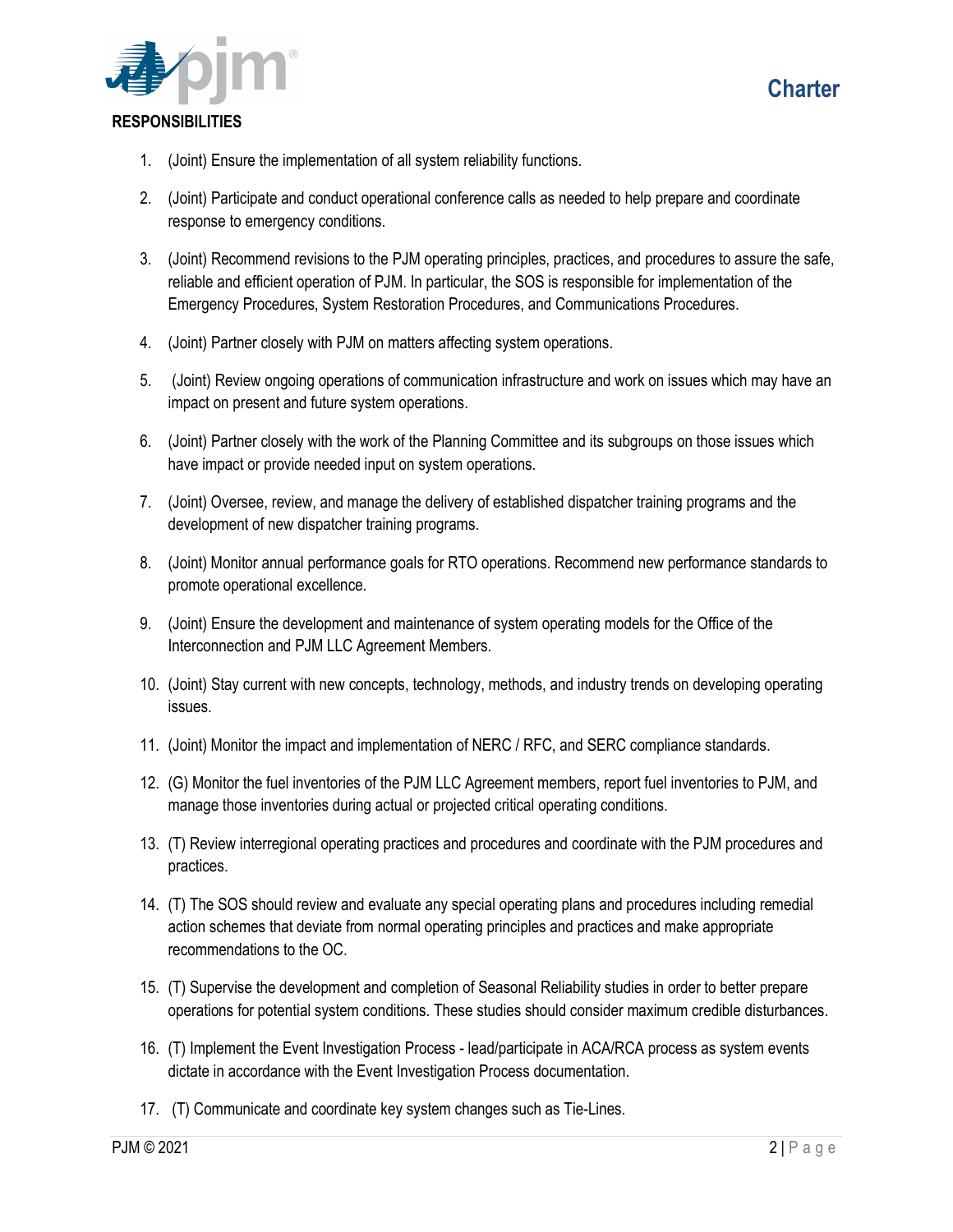

The subcommittee members individually and collectively, should possess the competencies necessary to carry out its Mission and Responsibilities. It is not expected that a new member to the committee would possess all these competencies at the time of appointment but that the member acquire these competencies over time.

Experience in management including: Personnel training and development, procedure and policy development, planning, budget, leadership, and evaluations. The subcommittee members should be empowered with authority by the member company to commit sufficient resources to allow full participation in PJM activities along with the authority to commit company personnel to support all appropriate working groups and task forces. Collectively, the SOS members should have knowledge of:

Power System Operations including:

- (Joint) generation control and dispatch,
- (Joint) operations planning,
- (Joint) load forecasting,
- (Joint) interchange scheduling,
- (Joint) follow-up evaluation,
- (G) unit scheduling.

Communications, Oral/Written:

 Effectively and efficiency can express the company and the subcommittee's position both orally and in writing.

NERC and Regional Operating Criteria:

 Working knowledge of the NERC and regional reliability council guides and how they coordinate with the PJM Manuals.

Operating Procedures:

- Thorough knowledge of the PJM procedures and their application.
- Communication and Information Systems:
- Knowledge of data and voice circuit communication as they are used in the control room and as they affect system operations.

Contracts:

Knowledge of power transactions agreements.

Fuels:

 Understanding of fuel requirements and limitations of generating equipment as it relates to dispatch of such equipment.

**Charter**